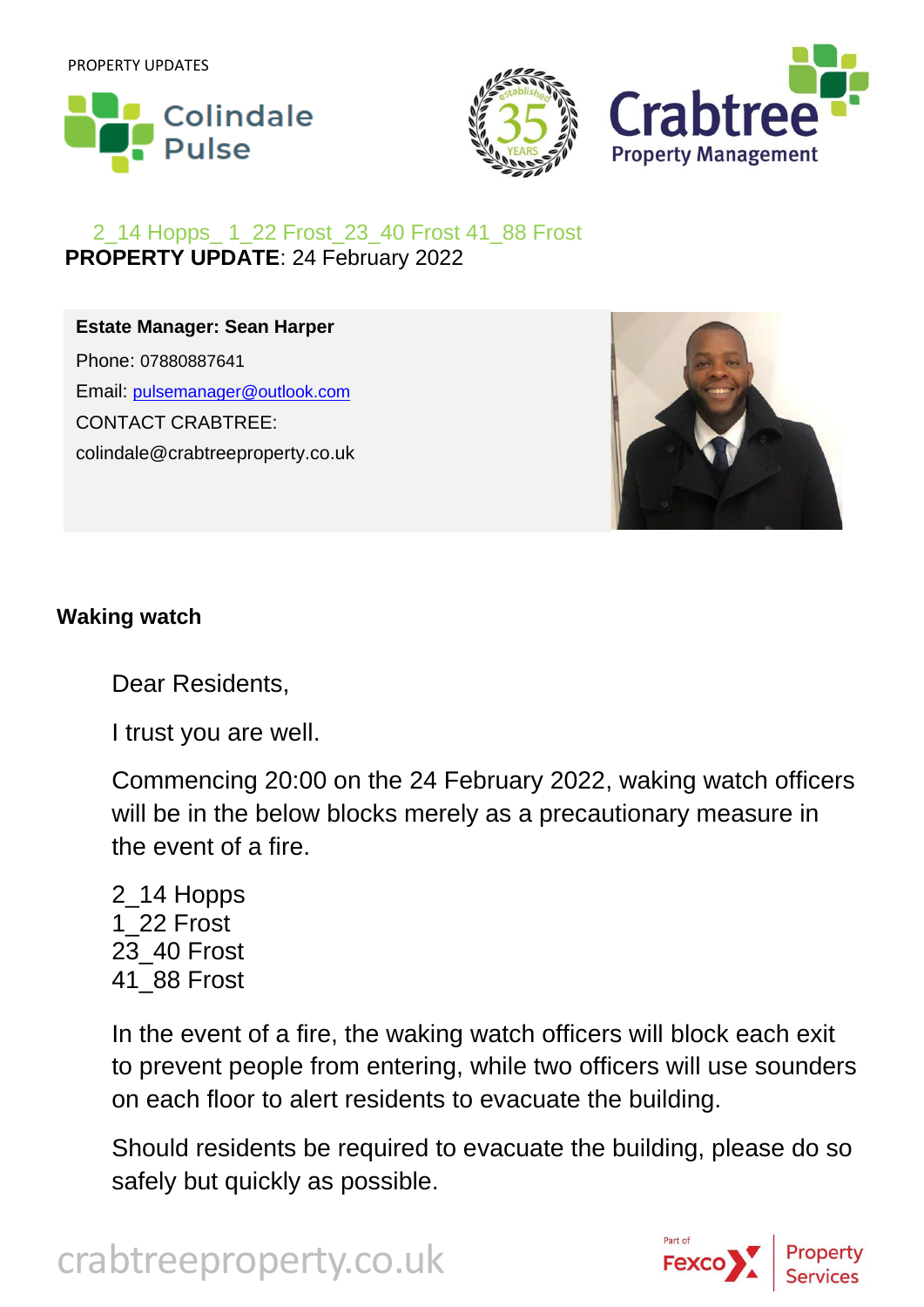Please note that the designated evacuation point will be at the estate's rear by the park, as depicted below.



The Waking watch officers only assist in an emergency for all other matters. Please contact the below contact details.

[colindale@crabtreeproperty.co.uk](mailto:colindale@crabtreeproperty.co.uk)

[info@adiuvo.org.uk](mailto:info@adiuvo.org.uk) - Out of hours emergency only

Lastly, please call 999 if a fire is discovered while evacuating safely.

Kind regards

Sean